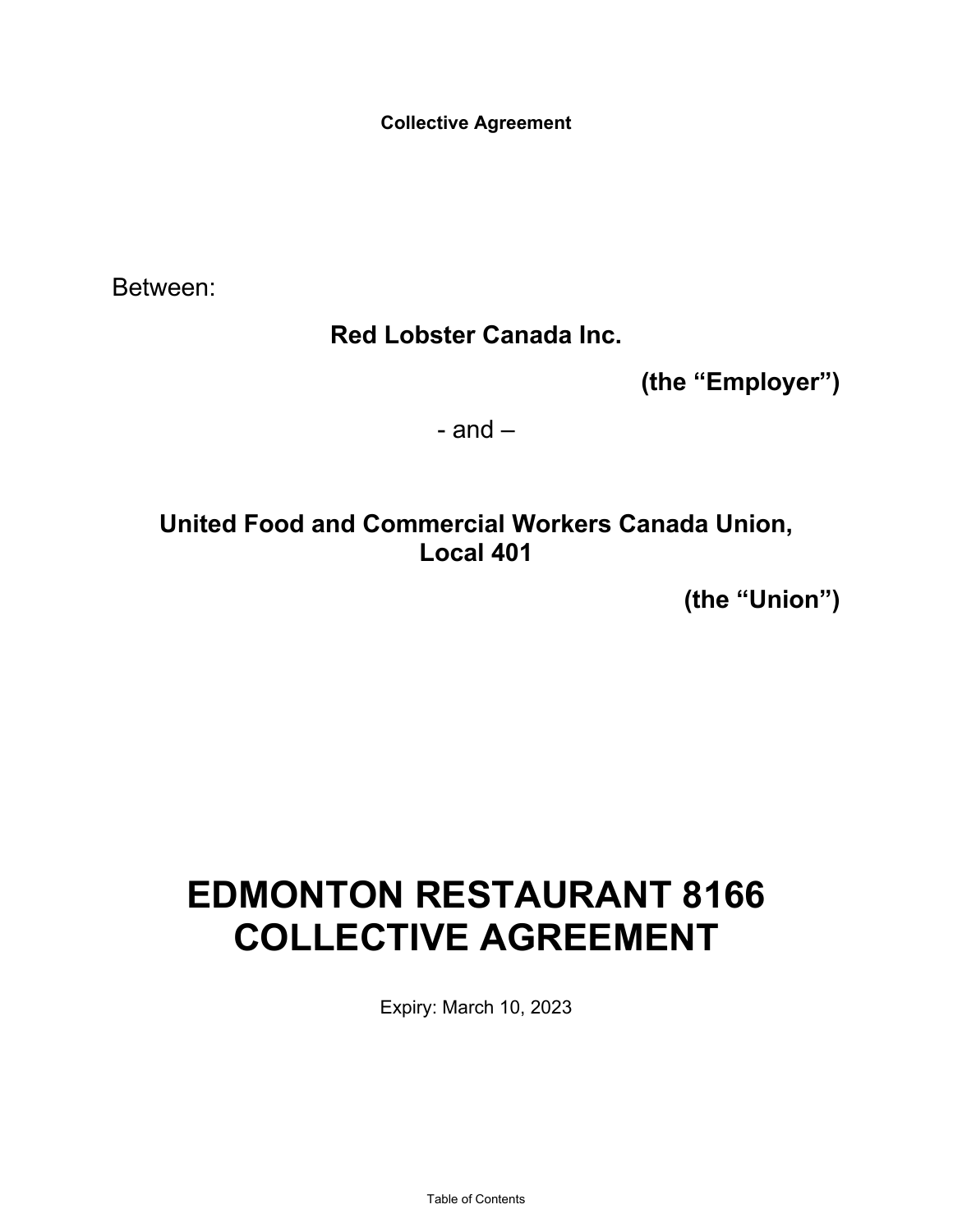# **Table of Contents**

<span id="page-1-0"></span>

# **Click Here for Shareable Links**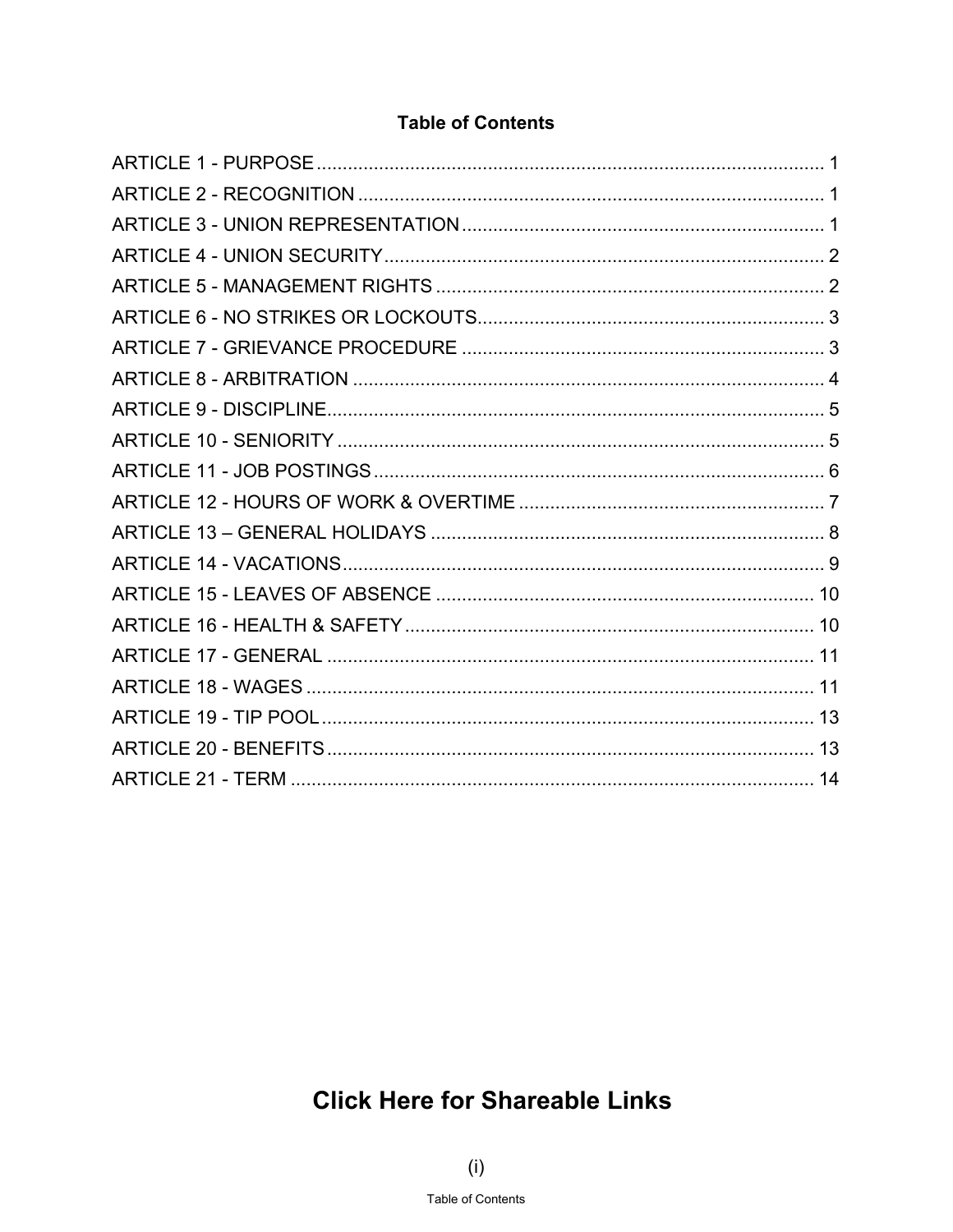<span id="page-2-0"></span>By this Agreement between Red Lobster Canada Inc. (the "Employer") and United Food and Commercial Workers Union, Local 401 (the "Union") the Employer and the Union mutually agree as follows:

# **ARTICLE 1 - PURPOSE**

1.01 The purpose of this Agreement is to provide orderly and harmonious collective bargaining relations between the Employer and its employees covered by this Agreement through the Union, to secure the prompt dispositions of grievances, and to maintain wages, hours and working conditions for the employees, as set forth in this Agreement.

## **ARTICLE 2 - RECOGNITION**

- 2.01 The Employer recognizes the Union as the exclusive collective bargaining agent for all employees of the Employer at 10111 171 Street NW in the City of Edmonton, Alberta, save and except Managers.
- 2.02 The Employer shall be permitted, at its discretion, to have up to three (3) of its managers on any given day perform work that is regularly performed by members of the bargaining unit, provided that it shall not cause a reduction of hours of work or layoff of bargaining unit employees. The Employer agrees that, other than as provided for in this provision, no other non-bargaining unit employees shall perform work normally performed by bargaining unit employees.

#### **ARTICLE 3 - UNION REPRESENTATION**

- 3.01 The Union Representative shall have access to the Employer's premises to in order to deal with any matter arising out of this Collective Agreement, but in no case shall the visit interfere with the Employer's operations.
- 3.02 Before entering the restaurant the Union Representative shall first seek permission with the General Manager or other managerial personnel of the Employer, which permission shall not be unreasonably denied.
- 3.03 The Union will promptly notify the Employer of the names of three (3) Shop Stewards and any changes thereto from time to time. Until such notification is received, the Employer is not required to recognize a steward.
- 3.04 The Union may appoint at its discretion up to four (4) employees for the purpose of collective bargaining negotiations with the Employer.
- 3.05 The Union will supply a locking bulletin board to the Company for mounting at the kitchen pop machine or in another mutually agreeable location in the workplace. The board shall be for the exclusive use of the Union to keep notices of meetings and other Union business.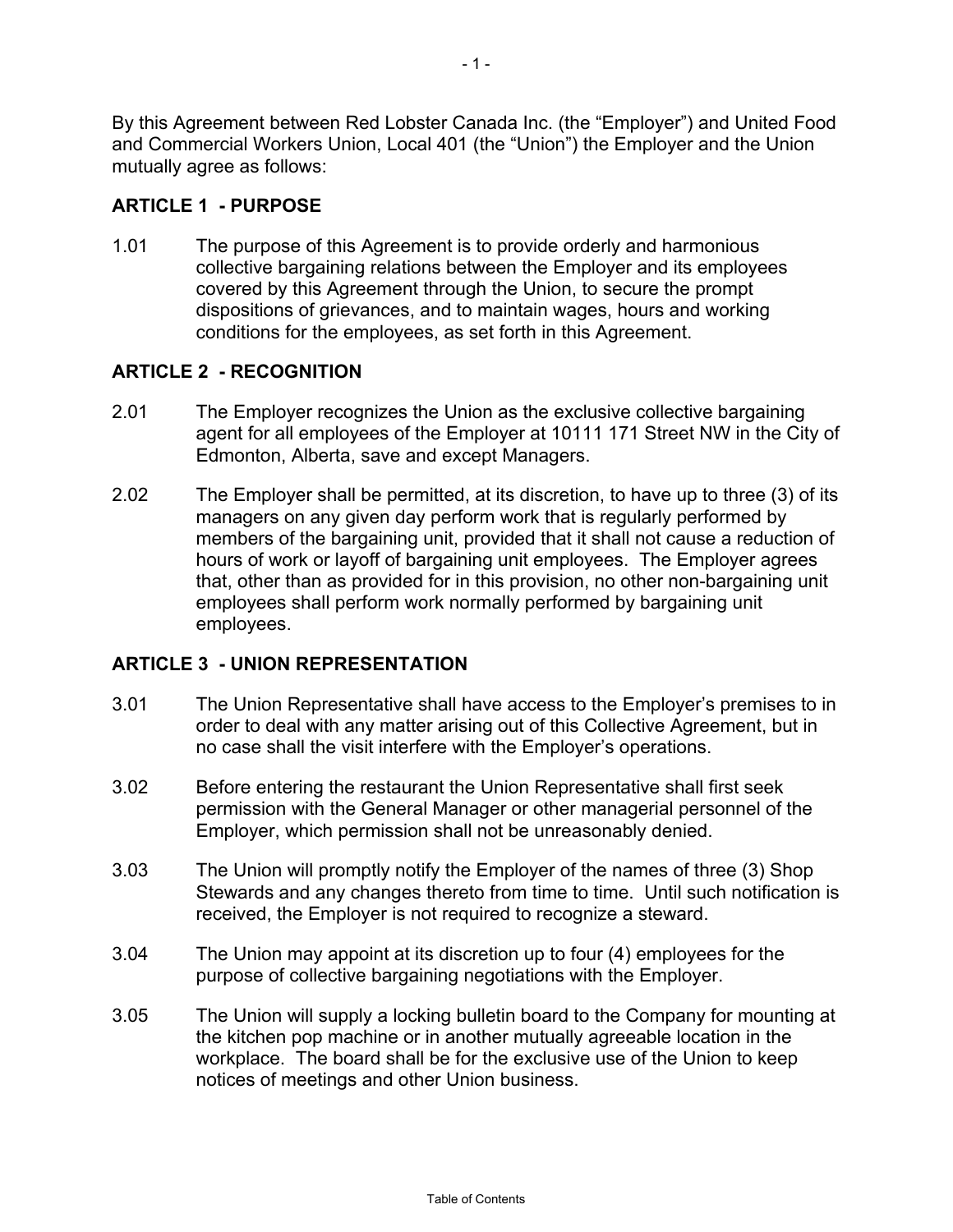- <span id="page-3-0"></span>3.06 An authorized representative of the Union or Shop Steward shall be entitled to a maximum of fifteen (15) minutes with each new hire or new hire group for the purpose of providing Union orientation. The location of the orientation will be on the work premises in a suitable location, arranged by the Employer. Such orientation will take place at the end or beginning of the Employer's orientation and will be unpaid for both the Shop Steward and the new hire(s).
- 3.07 A labour management committee composed of not more than two representatives of the Employer and not more than two representatives of the Union, will, upon the request of either the Employer or the Union, meet not more than quarterly to discuss matters of mutual concern or other issues.

## **ARTICLE 4 - UNION SECURITY**

- 4.01 The Employer will deduct periodically, from the wages of each employee affected by this Agreement the regular union dues as are authorized by the Union's constitution and by-laws, and certified from time to time in writing by the Union. The Union agrees to give the Employer at least ninety (90) calendar days notice in writing of any changes to the regular Union dues to be deducted.
- 4.02 The Employer will remit the total amount so deducted by cheque payable to the Secretary-Treasurer of the Union not later than the 15<sup>th</sup> day of the following month. The dues cheque shall be accompanied by a statement showing in alphabetical order the name of each employee from whose pay deductions have been made and the total amount deducted for the month.
- 4.03 The Employer agrees to record on each employee's T-4 Income Tax slip the total union dues paid by that employee in that year.
- 4.04 There shall be no discrimination against an employee because of that employee's membership or non-membership in the Union or because of an employee's participation or non-participation in its lawful activities.

#### **ARTICLE 5 - MANAGEMENT RIGHTS**

- 5.01 The Union and the employees acknowledge that it is the exclusive right of the Employer to manage its business and, subject only to those specific limitations expressly contained in this Agreement, all rights and prerogatives of management are retained by the Employer. Without limiting the generality of the foregoing, the rights of the Employer shall include but not be limited to:
	- (a) the right: to establish rules and policies from time to time to be observed by its employees, and to discipline or discharge employees, provided that no employee, who has completed the probationary period, shall be disciplined or discharged except for just cause;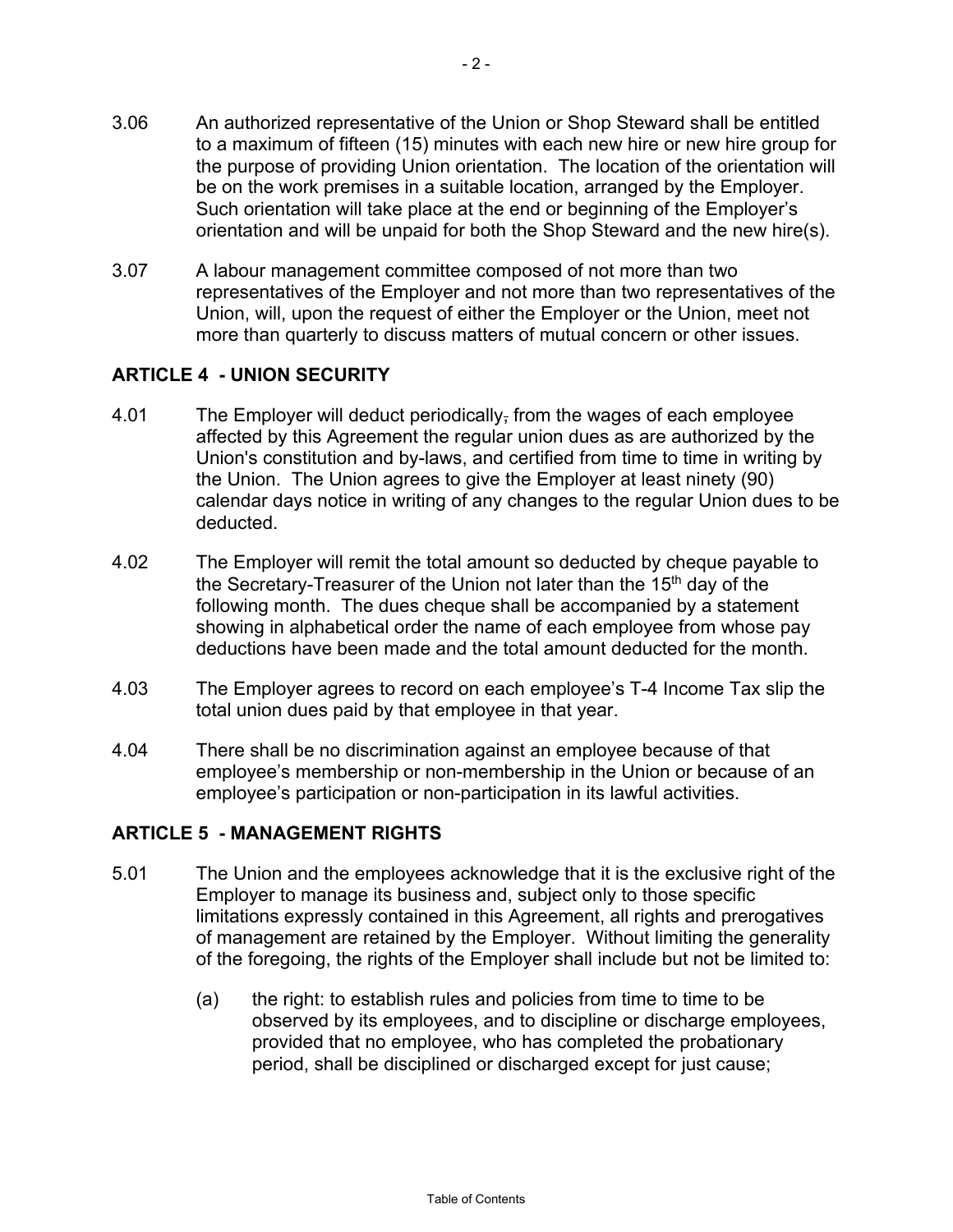- <span id="page-4-0"></span>(b) the right: to hire, classify, schedule and manage its employees, and to transfer, assign, promote, demote, lay off and recall its employees; to plan, direct and control its operations; to operate and manage its operations in all respects in order to satisfy its commitments and objectives; and
- (c) the right: to determine the location and extent of its operations and their commencement, expansion, curtailment or discontinuance; to determine the direction of the working forces, the work to be done, the standards of performance, the schedules of work, the methods, processes and means of performing work, job content and requirements and the qualifications of the employees; to perform or contract for goods and services; to use new, improved, or different methods or equipment; to determine the number of employees needed by the Employer at any time, and how many employees shall work in any job, the number of hours to be worked, starting and quitting times, and the methods and procedures to be used to ensure security of the property of the Employer, and generally to manage the undertaking and its business without interference;

which rights are exclusively the rights of the Employer unless expressly limited by this Agreement. The Employer agrees that the exercise of these rights shall not be inconsistent with the terms of this Agreement.

# **ARTICLE 6 - NO STRIKES OR LOCKOUTS**

6.01 The Union and the employees agree that while this Agreement continues to operate, neither the Union nor any employee shall engage in a strike contrary to the *Alberta Labour Relations Code*, as amended. The Employer agrees that while this Agreement continues to operate, it shall not engage in a lockout contrary to the *Alberta Labour Relations Code*, as amended.

# **ARTICLE 7 - GRIEVANCE PROCEDURE**

- 7.01 A grievance shall be defined as any difference arising out of the interpretation, application, or alleged violation of the collective agreement. It is the mutual desire of the parties that grievances will be adjusted as quickly as possible.
- 7.02 Prior to filing a grievance**,** an employee may first discuss the issue with the employee's Manager. If an employee requests, a Union steward or a Union Representative may discuss the issue with the Manager**,** on the employee's behalf.
- 7.03 Where an employee, who has completed the probationary period, is discharged or suspended, the Union may present the employee's written grievance directly to the Director of Operations or designate at Step No. 2 of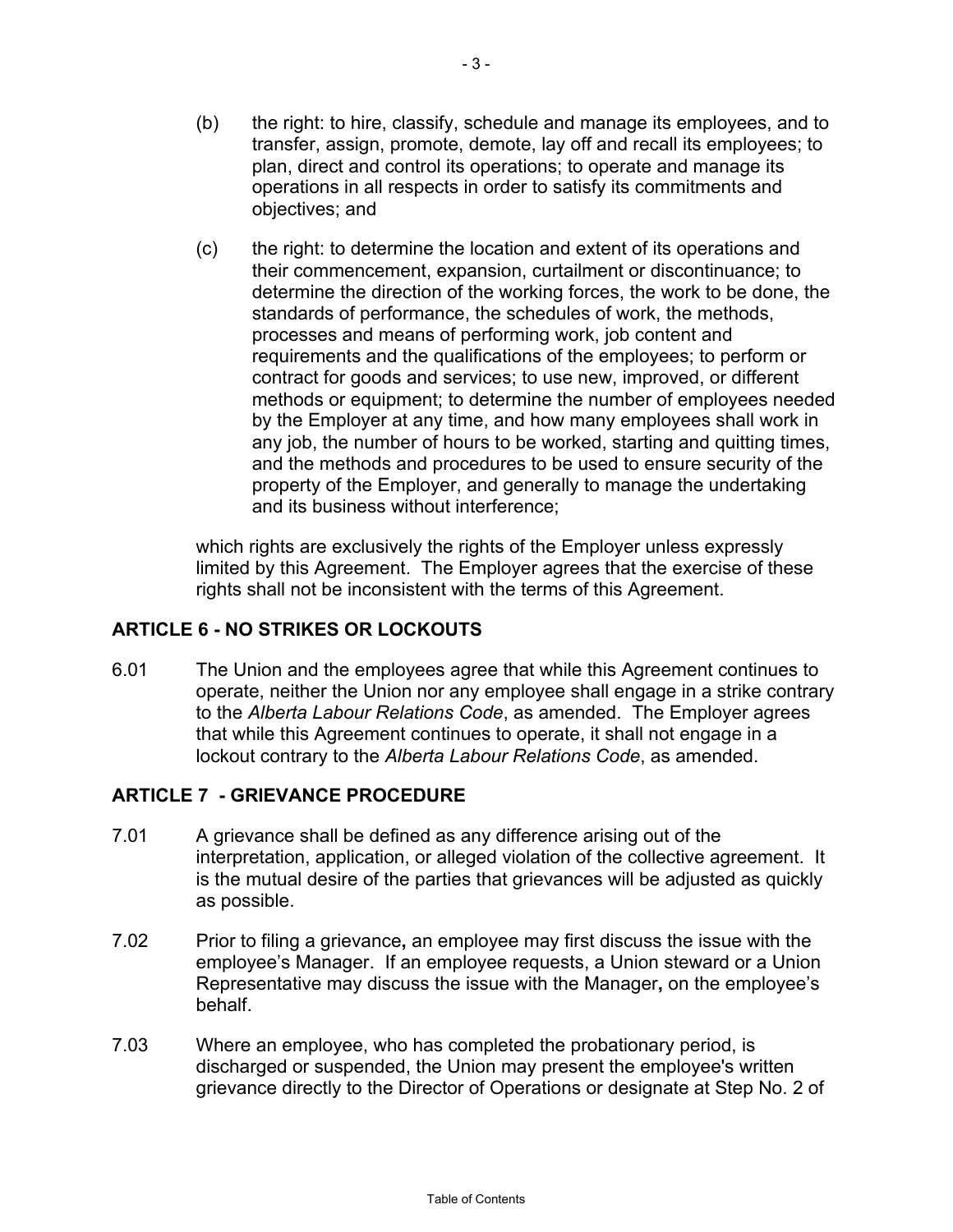the grievance procedure within fourteen (14) days from the time that the employee was notified of the suspension or discharge.

- <span id="page-5-0"></span>7.04 **Step No. 1** Failing settlement of the grievance in a verbal discussion, the Union may submit the grievance, in writing, to the General Manager. Such written statement of the grievance must be submitted within fourteen (14) calendar days from the occurrence of the event which gave rise to the grievance. The Employer shall respond to the grievance in writing within (5) calendar days.
- 7.05 **Step No. 2** Failing settlement of the grievance at Step 1, the Union may present the grievance, in writing, to the Director of Operations in writing within seven (7) calendar days from receiving the Employer's response at Step 1. A meeting with the grievor, a Union representative and the Director of Operations may be arranged at a mutually agreeable time and location to discuss the grievance (the Step 2 meeting). The Step 2 Meeting shall take place within seven (7) calendar days from the date the grievance is received by the Director of Operations. A Union staff representative shall be present at the Step 2 Meeting. A conference call can be arranged in lieu of a Step 2 Meeting, if agreed by the parties. The Employer shall respond to the grievance in writing within (7) calendar days of the Step 2 Meeting.
- 7.06 Any differences arising directly between the Union and the Employer relating to the interpretation, application, or alleged violation of this agreement may be presented by either party as a Policy Grievance, within fourteen (14) calendar days from the time that the party knew, or should have known, of the subject matter of the grievance. Such grievance shall be heard commencing at Step 2.

# **ARTICLE 8 - ARBITRATION**

- 8.01 If the grievance is not resolved at Step 2, either party may notify the other party in writing of its desire to submit the dispute to arbitration, which notice is to be given within sixty (60) calendar days of the Step 2 response.
- 8.02 The grievance shall be heard by a sole arbitrator. The parties will attempt to agree upon the choice of person to act as sole Arbitrator within fourteen (14) calendar days of the date of the request for arbitration. If the parties are unable to agree within this fourteen (14) calendar day period, either party may request the Director of Mediation Services to appoint an Arbitrator.
- 8.03 The Arbitrator shall not have jurisdiction to alter, amend or change any term of this Agreement.
- 8.04 The parties will equally share the cost of the Arbitrator.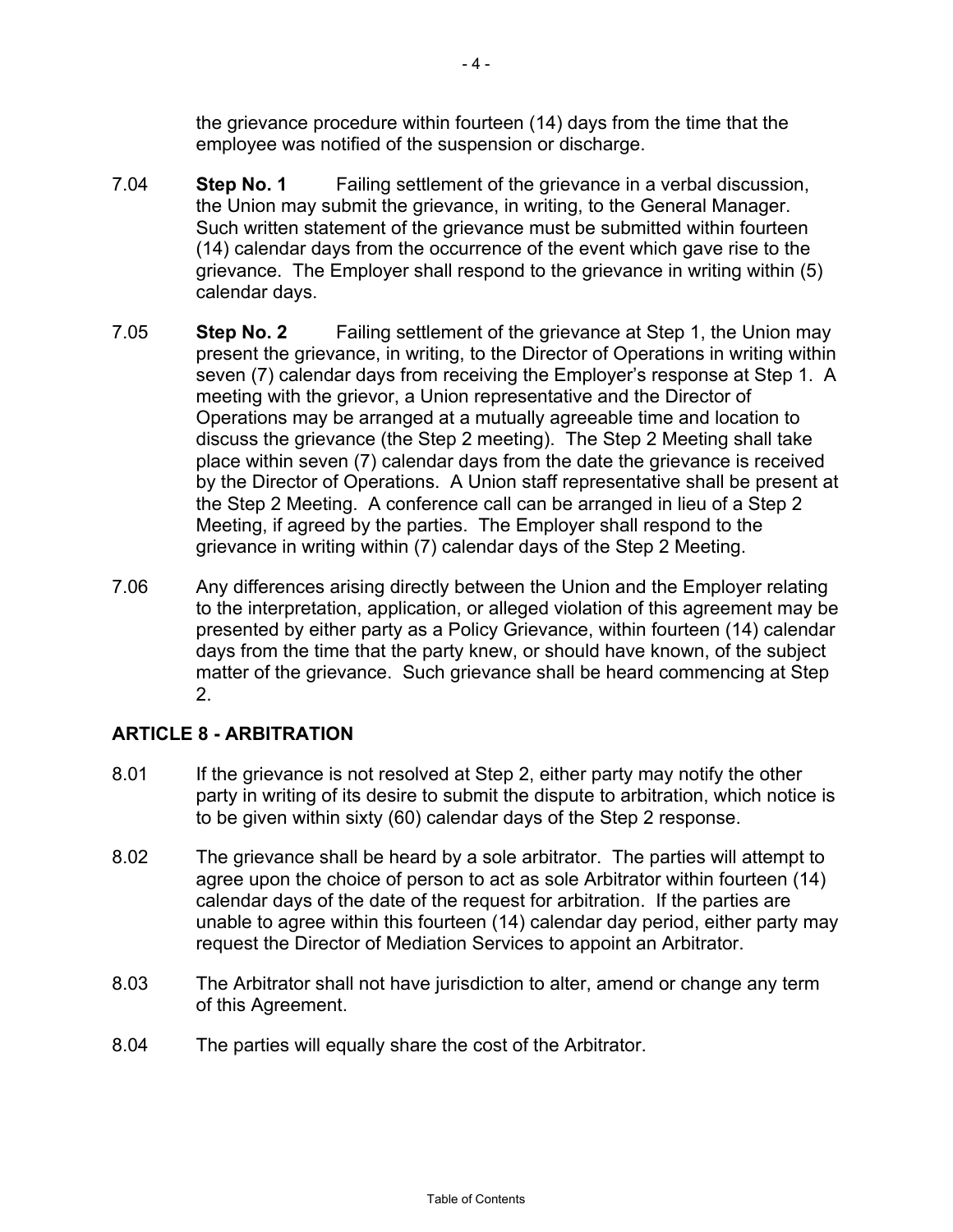#### <span id="page-6-0"></span>**ARTICLE 9 - DISCIPLINE**

- 9.01 An employee who has completed the probationary period will not be disciplined, except for just cause.
- 9.02 An employee may have a Steward or a Union representative present at the meeting where the employee is disciplined or discharged. The affected employee and the Union shall be given a copy of the disciplinary notice that is given to an employee. The Union copy will be sent to the Union office.
- 9.03 A record of discipline contained in an employee's personnel file will not be relied upon after twenty-four (24) months, provided that the employee has not been subsequently disciplined within that time period.

#### **ARTICLE 10 - SENIORITY**

- 10.01 Seniority shall mean the length of continuous service in the employ of the Employer. In the case of employees hired prior to certification, their seniority shall be credited to their original date of hire. If two (2) or more employees commence work on the same day, seniority shall be determined by the alphabetical order of their last name.
- 10.02 The probationary period for a newly hired employee is ninety (90) calendar days. Probationary employees will have no seniority rights during this period. After the probationary period expires, seniority shall date from when the employee entered the service of the Employer. The discipline of a probationary employee is at the discretion of the Employer, provided it is not inconsistent with the terms of this Agreement, applicable legislation or due to membership activity in the Union. The probationary period is for the purpose of training employees and to allow the Employer to assess the employee's suitability for continued employment.
- 10.03 Employees shall be laid off and recalled by classification. When laying off or recalling employees by classification, the Employer shall consider the following factors:
	- (a) Skill, ability, qualifications and availability to perform the job;
	- (b) seniority.

Where the factors in (a) are relatively equal, seniority shall govern.

- 10.04 Seniority shall terminate and an employee shall be deemed to have left the employment of the Employer, in the event the employee:
	- (a) voluntarily terminates his/her employment with the Employer or retires;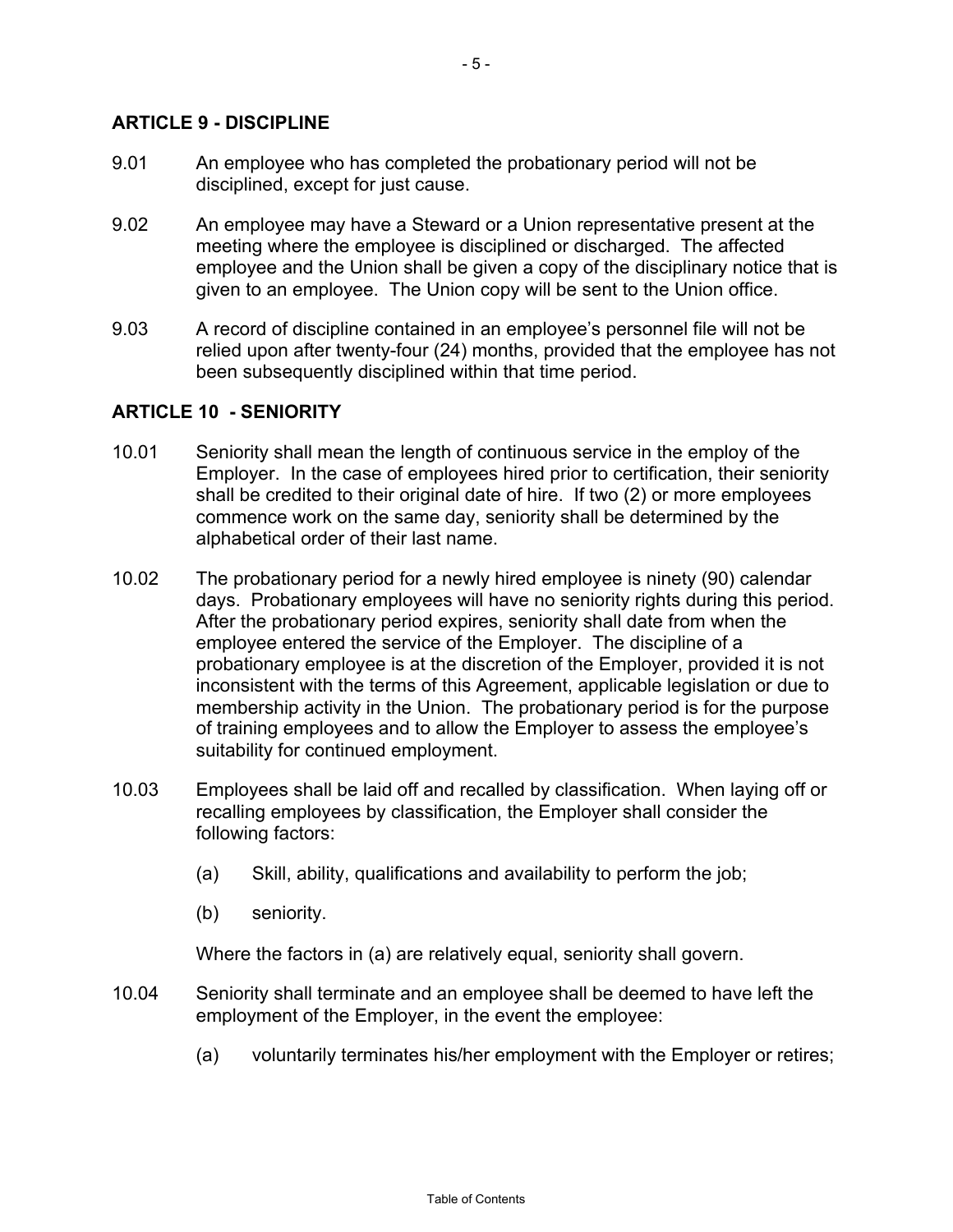- <span id="page-7-0"></span>(b) is discharged and not reinstated through the grievance and arbitration procedure;
- (c) fails to report to work upon recall after lay-off within three (3) working days, from the time of notification by direct contact or registered mail;
- (d) is laid off from active employment for a period in excess of three (3) months;
- (e) is absent from work for three (3) consecutive working shifts without notifying the Employer in advance unless the reason for not notifying the Employer in advance is due to some emergency beyond the employee's control.
- 10.05 No employee shall be transferred outside of the bargaining unit without the agreement of the employee.
- 10.06 In the event that an employee agrees to be transferred outside of the bargaining unit, the employee shall retain their bargaining unit seniority for a period of six (6) months during which they may return to the bargaining unit at their request, or at the request of the Employer, with no loss of seniority.
- 10.07 It is the employee's responsibility to ensure that the employee's home address and telephone number on the Employer's records are always current. If the employee fails to do this, in writing, the Employer will not be responsible for its inability to notify the employee of recall or with respect to any other obligation of the Employer to notify the employee under this Agreement.
- 10.08 The Employer will post a seniority list and upon posting, file a copy with the Union, showing each employee's name, hire date, and classification. The Employer shall post such lists on the notice board provided, on or before the fifteenth day of April and the fifteenth day of October in each year. A copy of the seniority list shall be submitted to the Union upon signing this Agreement and upon the above dates. The Employer agrees that the list provided to the Union will also contain each employee's address, phone number and the last three digits of the employee's social insurance number.

# **ARTICLE 11 - JOB POSTINGS**

- 11.01 Employees interested in applying for a new or different classification, shall notify the manager or their designate. The manager or designate shall provide the employee with a form (notice of interest) outlining all classifications within the bargaining unit. The employee shall identify those classifications in which they wish to be considered. A copy of the form shall be supplied to the Union office.
- 11.02 In the event a vacancy occurs the Employer will review the notices of interest on file. In determining the successful candidate, the Employer shall consider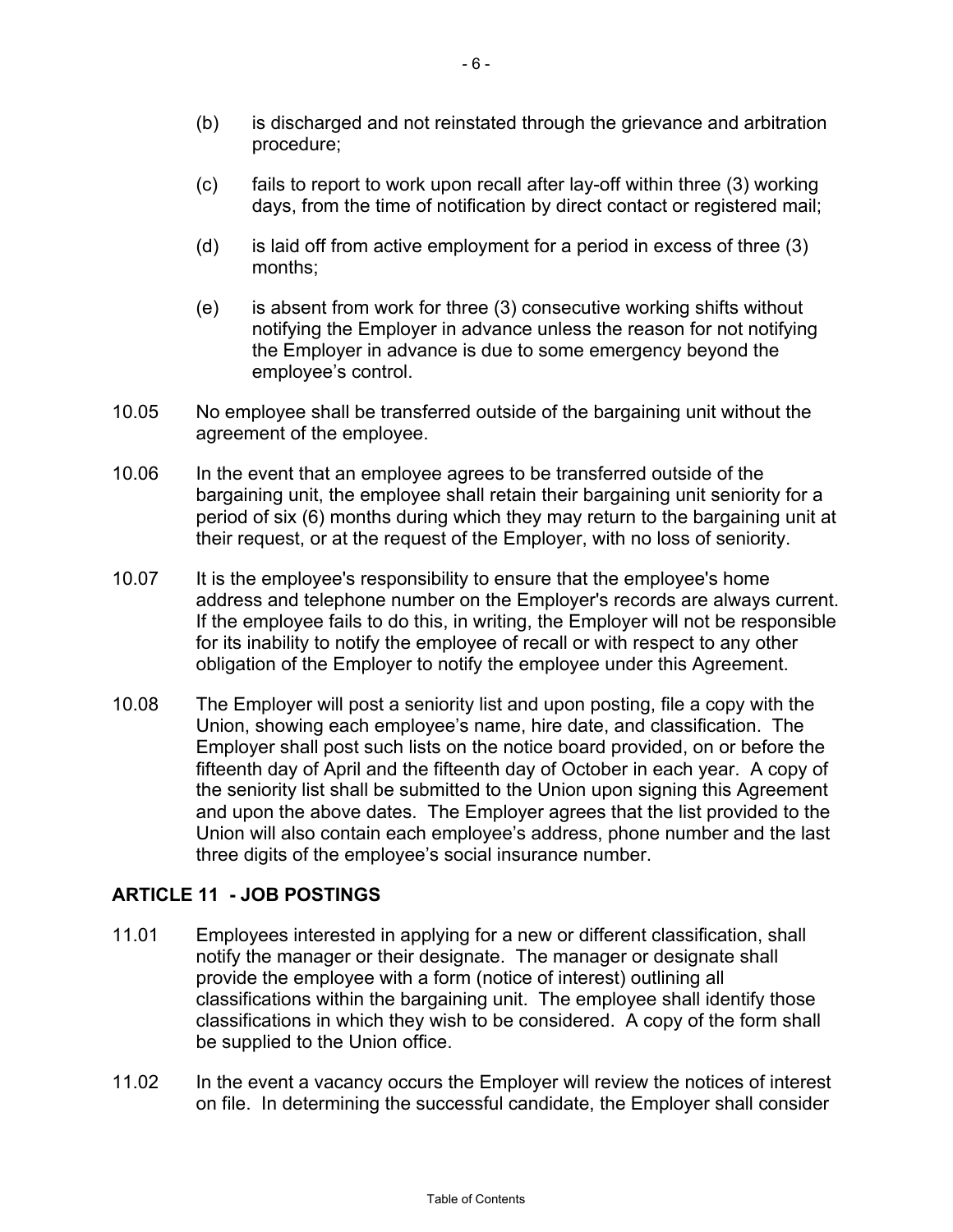<span id="page-8-0"></span>the employee's skill, ability, qualifications and availability. In the event two (2) or more applicants have relatively equal skill, ability and qualifications then seniority shall be the governing factor, provided they are available to work the necessary shifts. Employees will be provided the opportunity to update their availability prior to the Employer awarding the position. Employees shall indicate to the Employer their preference of classification in which they would like to be scheduled in the event that they are working between two different classifications.

- 11.03 The successful applicant shall be on trial for a period of fifteen (15) worked shifts. During this trial period the Employer may place the employee back to their former classification and rate without loss of seniority, should the employee be unable to satisfactorily perform the duties of the classification.
- 11.04 The successful applicant shall be able to resume their former classification and rate without loss of seniority during the trial period, if they wish to.

#### **ARTICLE 12 - HOURS OF WORK & OVERTIME**

- 12.01 This Article is intended to define the normal hours of work and is not to be construed as a guarantee or limitation of the number of hours to be worked per day or per week or for any other period of time, nor as a guarantee of work schedules, except as specifically provided in this Agreement.
- 12.02 The regular work schedule shall be from Monday to Sunday. Weekly schedules shall be posted online no later than 11 p.m. the Thursday prior to the next weeks schedule. Employees will be notified of changes as far in advance as possible, but with a minimum of twenty-four (24) hours' notice, of a change in their work schedule. In the event of a shift cancellation, employees will be notified of changes as far in advance as possible, but with a minimum of four (4) hours' notice, unless the reason for the cancellation is because of causes beyond the Employer's control. If shift cancellations are occurring regularly with only four (4) hours' notice, the Employer agrees to meet with the Union to discuss this issue.
- 12.03 No employees shall be scheduled to work less than three (3) hours per shift and there shall be no scheduling of split shifts unless by mutual agreement between the employee involved. Employees shall be paid for three (3) hours unless the employee requests to leave work earlier.
- 12.04 Employees may submit requests to change their availability on an online tool provided by the Employer.
- 12.05 Employees shall be scheduled for available hours during the work week by seniority and availability. Subject to the employees' qualifications and availability to perform the work required, junior employees will not be scheduled more hours than a senior employee.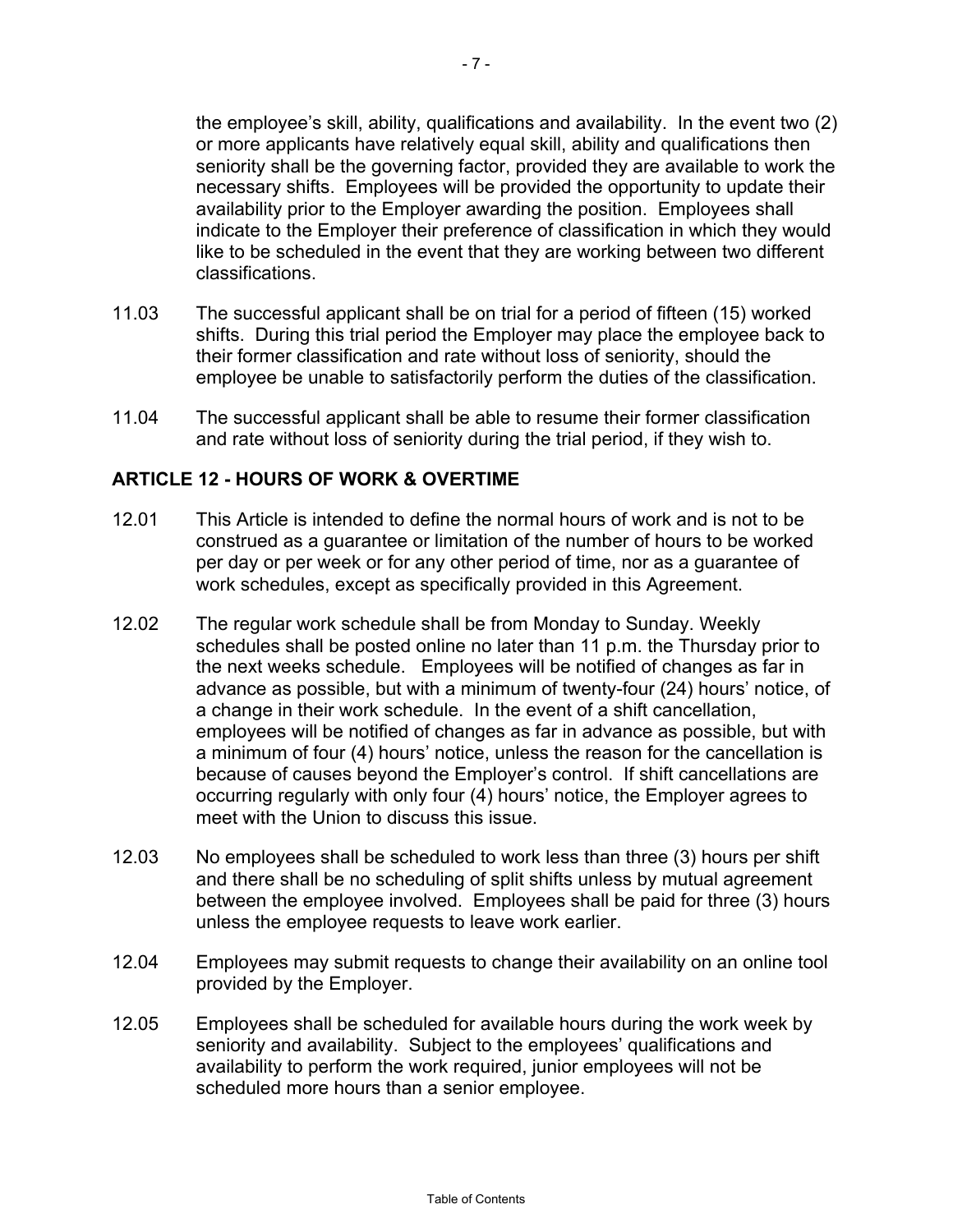- <span id="page-9-0"></span>12.06 Employees may request to exchange shifts with one another.. Any such request will be subject to the approval of the Employer.
- 12.07 Time worked by an employee in excess of eight (8) hours in a day or fortyfour (44) hours in a week shall be paid at one and one half  $(1\frac{1}{2})$  times the employee's regular rate.
- 12.08 No employee shall be required to work five (5) consecutive hours or more in a shift without an unpaid meal break of thirty (30) minutes. If required to work during the meal break, the employee will be paid at prevailing rates of pay. Meal breaks shall start not earlier than two hours after commencement of the employee's shift, unless agreed between the Employer and the employee.
- 12.09 There shall be no duplication or pyramiding of overtime.
- 12.10 In the event the Employer requires overtime then the following shall apply:
	- (a) Unscheduled overtime shall be offered first to the employee performing the work that requires the overtime and then by seniority of the employees currently at work provided the employee has the skill, ability and qualifications to perform the overtime required.
	- (b) Scheduled overtime shall be offered by seniority, provided the employee has the skill, ability, qualifications to perform the overtime required.
	- (c) Nothing in this article shall require the Company to schedule overtime, or create an unscheduled overtime opportunity, at any time.
- 12.11 The Employer shall supply copies of schedules and hours worked, at the request of the Union.
- 12.12 Employees that are required by the Employer to attend information meetings or training exercise outside of working hours will be paid their regular hourly rate of pay for such time.

#### **ARTICLE 13 – GENERAL HOLIDAYS**

13.01 The Employer shall give to each employee, who qualifies under the Alberta *Employment Standards Code*, a holiday on, and pay to each employee holiday pay for, each of the following nine (9) holidays:

> New Year's Day Labour Day Alberta Family Day Thanksgiving Day Victoria Day Christmas Day Canada Day **Boxing Day**

Good Friday Remembrance Day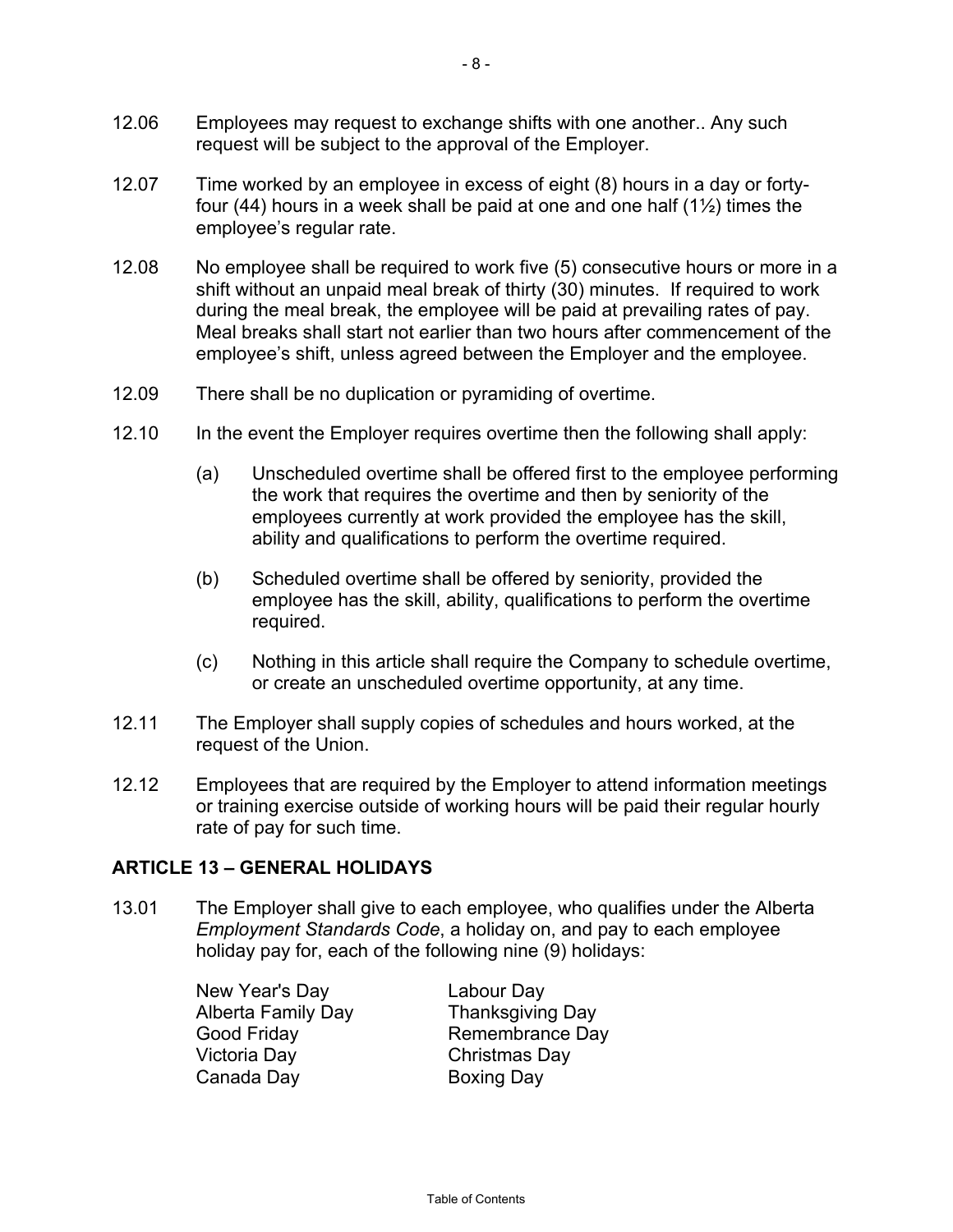- <span id="page-10-0"></span>13.02 The employee's holiday pay shall be calculated in accordance with the Alberta *Employment Standards Code*. In order to be entitled to holiday pay an employee must have worked their working day immediately preceding the holiday and their working day immediately following the holiday, unless permission to be absent from work for either or both days has been obtained from their General Manager.
- 13.03 Where an employee is required to work on a holiday, and actually works the holiday, then the employee shall be paid the employee's holiday pay for the day plus one and one half  $(1\frac{1}{2})$  times the employee's regular rate for all hours worked on the holiday.

## **ARTICLE 14 - VACATIONS**

- 14.01 For the purpose of calculating vacation entitlement, each employee's vacation year shall run from the anniversary of their date of hire in any one calendar year to the anniversary of their date of hire in the following calendar year.
- 14.02 As of their anniversary date in any calendar year, an employee is entitled to the following:
	- (a) An employee who has at least one (1) years seniority but less than five (5) years seniority shall be entitled to two (2) weeks vacation time and vacation pay equal to four (4%) percent of the wages earned by that employee in the previous vacation year.
	- (b) An employee who has at least five (5) years seniority but less than ten (10) years seniority shall be entitled to three (3) weeks vacation time and vacation pay equal to six (6%) percent of the wages earned by that employee in the previous vacation year.
	- (c) An employee who has at least ten (10) years seniority but less than fifteen (15) years seniority shall be entitled to four (4) weeks vacation time and vacation pay equal to eight (8%) percent of the wages earned by that employee in the previous vacation year.
	- (d) An employee who has fifteen (15) years seniority or more shall be entitled to five (5) weeks vacation time and vacation pay equal to ten (10%) percent of the wages earned by that employee in the previous vacation year.
- 14.03 In this Agreement the phrase "wages" has the meaning ascribed to it in the Alberta *Employment Standards Code*, as amended.
- 14.04 The Employer will schedule vacations in accordance with its operational requirements. In order to facilitate vacation scheduling the following procedures will apply: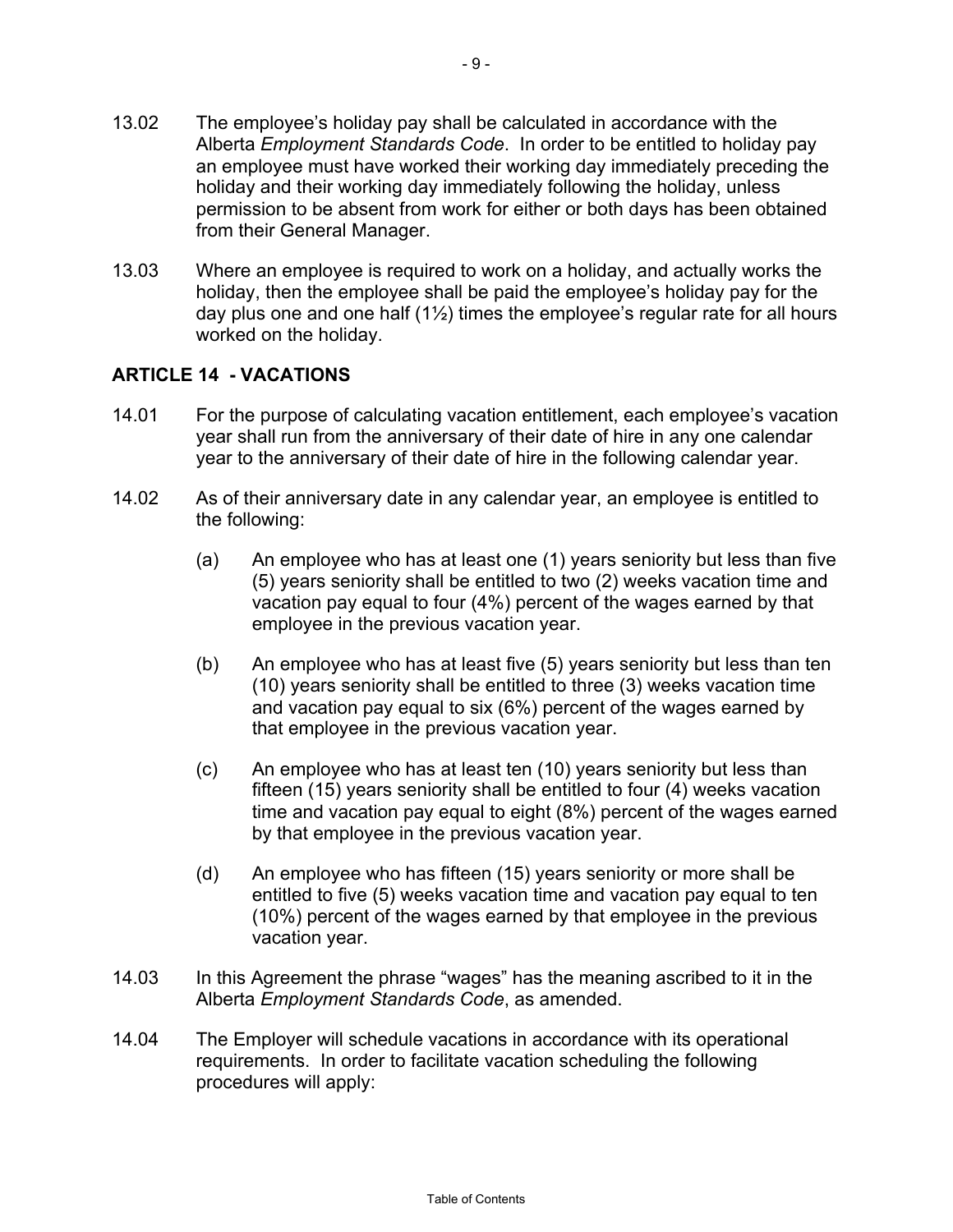- <span id="page-11-0"></span>(b) Not later than February 15, of each year, the Employer shall post a vacation schedule requesting employees to indicate their preferred vacation dates, in accordance with their seniority. Employees must indicate their preferred vacation dates by March 31; failure to do so will result in loss of seniority preference in the preparation of the vacation schedule. In scheduling vacations the Employer will consider the efficient operation of the business, the employees' seniority, and their preferred dates. The finalized vacation schedule will be posted on the bulletin board, no later than May 1, and will remain posted until the last vacation is taken.
- 14.05 Provided the Employer receives a request at least three (3) weeks in advance of their scheduled vacation, the Employer will pay the employee their vacation pay in the pay period immediately preceding their scheduled vacation.
- 14.06 There shall be no carry over of vacation time from one vacation year to the next. Where an employee has unused vacation time that has not been taken on or before the anniversary date following the vacation year in which it was earned, the unused vacation time will be forfeited and any outstanding vacation pay with respect to the forfeited vacation time will be paid to the employee.
- 14.07 An employee who is terminated shall be paid the employee's outstanding vacation pay, which the employee has not already received.

# **ARTICLE 15 - LEAVES OF ABSENCE**

- 15.01 An employee may request an unpaid leave of absence and the Employer may grant the request, if it does not interfere with the Employer's operational requirements.
- 15.02 Any other leave for which an employee is eligible under the Alberta *Employment Standards Code*, as amended will be provided in accordance with the provisions of the Alberta *Employment Standards Code*, as amended.

# **ARTICLE 16 - HEALTH & SAFETY**

16.01 The Employer and the Union will establish a joint work site health and safety committee in accordance with the provisions of the Alberta *Occupational Health and Safety Act* (the "Joint Health & Safety Committee"). The Joint Health & Safety Committee shall have two (2) employee members selected by the Union from the bargaining unit and two (2) management employees. One of the employee members of the Joint Health & Safety Committee shall be co-chair and one of the management employees shall be the other cochair. The Joint Health & Safety Committee shall meet quarterly or more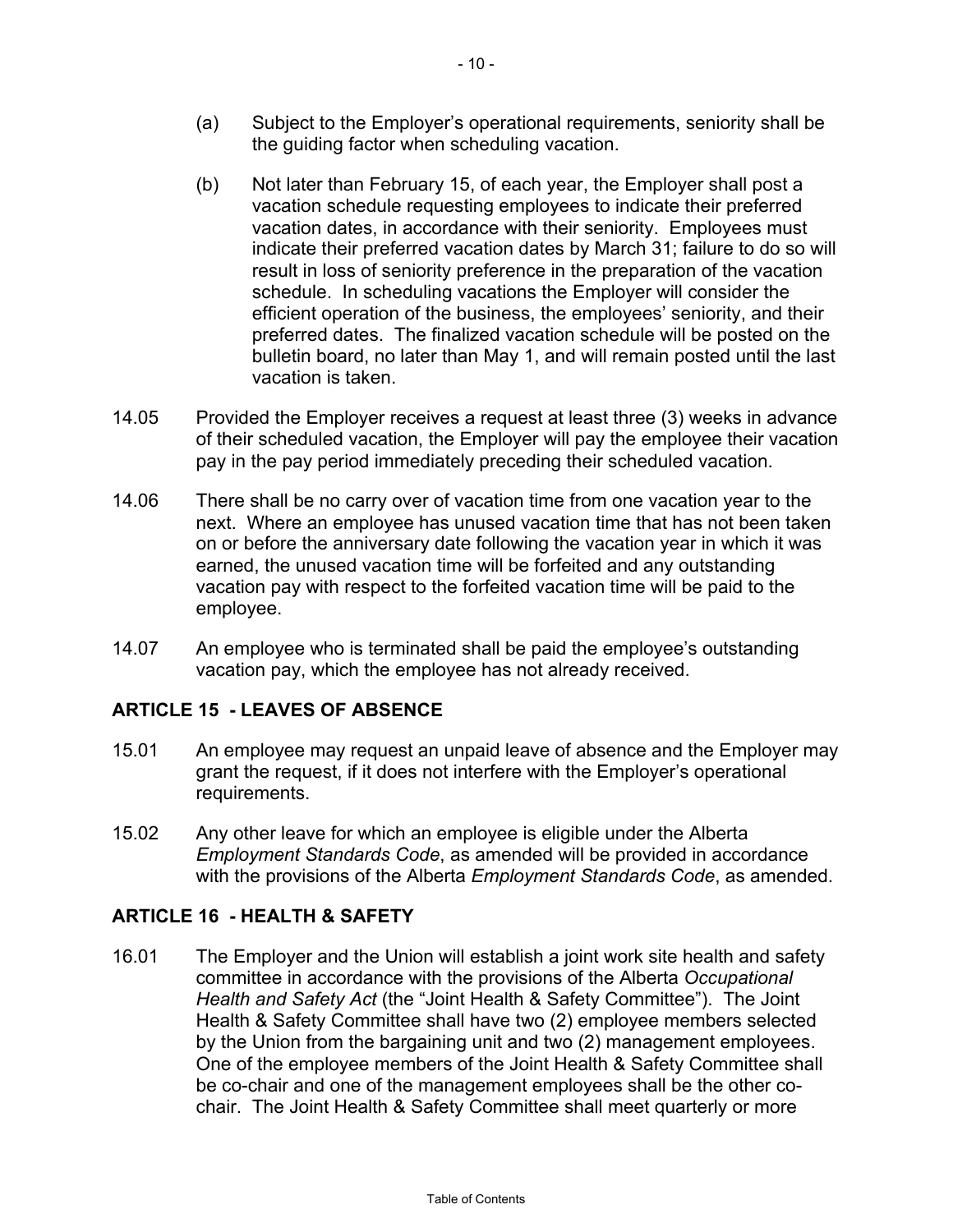<span id="page-12-0"></span>often if required. The functions of the Joint Health and Safety Committee will be to inspect work areas as assigned by the committee and to discuss safety concerns and proposed recommendations. Minutes of the meetings will record the issues addressed and be posted in the workplace. Employees on the Joint Health & Safety Committee are entitled to their regular wages for time engaged in these duties.

- 16.02 Workers' Compensation coverage will be provided by the Employer for all employees.
- 16.03 An employee who is injured during working hours, who is required to leave for medical treatment as a result of the injury, shall receive payment for the rest of the shift at the employee's regular rate and, if required, the employee shall be provided with transportation to a medical facility.

#### **ARTICLE 17 - GENERAL**

- 17.01 Employees are entitled to leave the restaurant for lunch provided they record their time of leaving and their return.
- 17.02 Coffee and soda drinks consumed by employees in the restaurant are without charge.
- 17.03 Employees are eligible to participate in the Employer's meal discount programs as provided to all of the Employer's employees in Canada.
- 17.04 All food or meals purchased by an employee must be paid for prior to the preparation and consumption. Payroll deductions are not permitted for the purchase of food.
- 17.05 An employee, who has removed their apron and employee badge, is entitled to consume their meal at the conclusion of their shift.

#### **ARTICLE 18 - WAGES**

- 18.01 Job classifications and schedule of wage rates for all employees shall be in accordance with Appendix "A", which is attached to and forms part of this Agreement.
- 18.02 Notwithstanding any other provision of the collective agreement the Employer retains the right, in its sole discretion, to select, train and assign an employee to the position of Restaurant Supervisor or Certified Restaurant Supervisor as required by the Employer.
- 18.03 When an employee temporarily relieves in or performs the principal duties of a higher paying position, the employee shall receive the rate for the job for the time such employee performs the job. When an employee temporarily is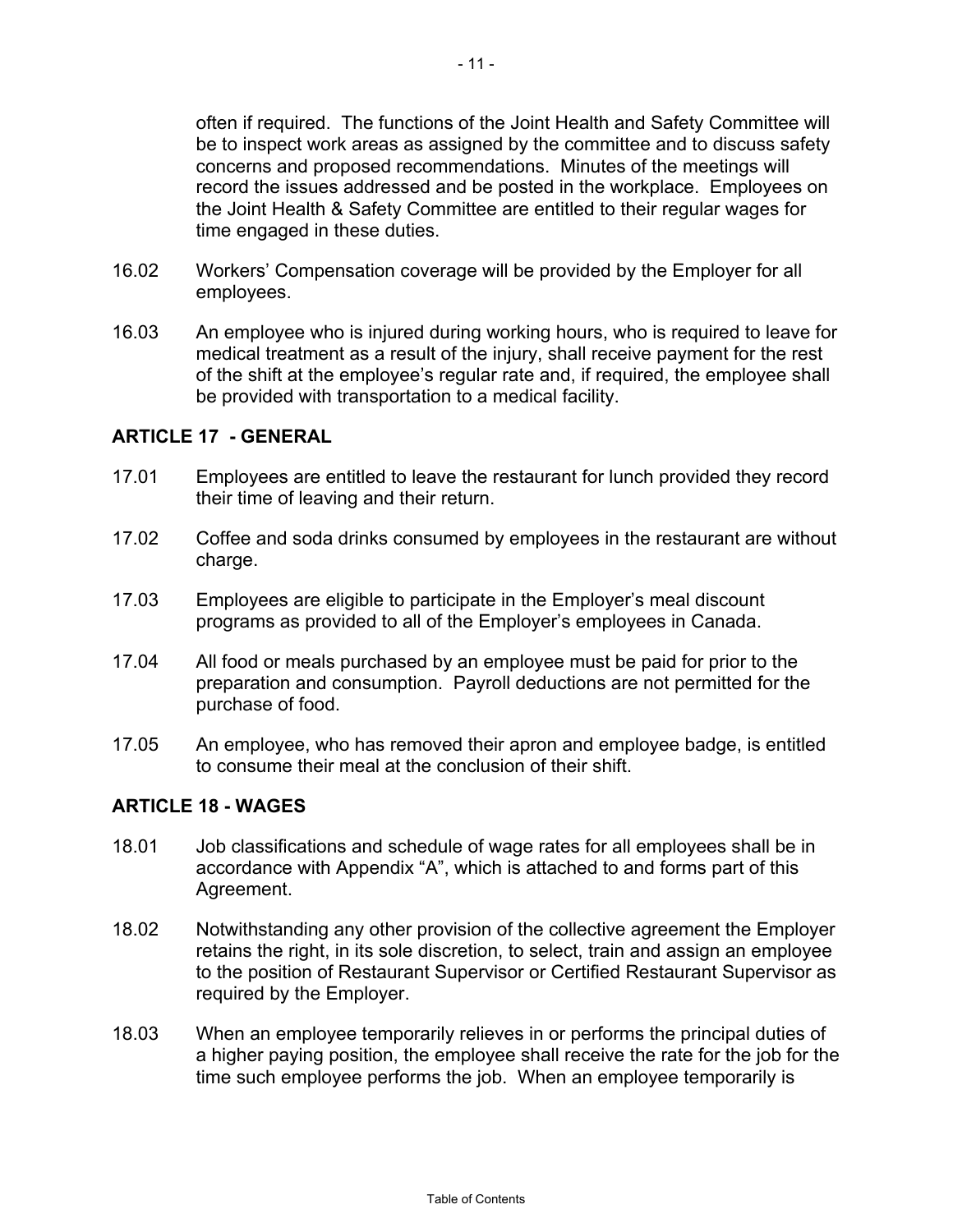performing work of a position paying a lower rate, the employee's rate of pay shall not be reduced.

- 18.04 The Employer shall provide an electronic time and attendance system to enable employees to record their own time for payroll purposes. The Union shall be entitled to examine time sheets (paper or electronic format) as soon as reasonably possible after requesting to view such documents, for the purpose of ensuring that the terms and conditions contained in the Agreement are being followed.
- 18.05 No employee will suffer a reduction of their regular rate as a result of the application of this Agreement.
- 18.06 An employee who, on the date of implementation of this Agreement or on the effective date of any subsequent wage increase, is earning a rate of pay for work within a classification that is higher than the rate of pay for that classification under the Collective Agreement, shall not have their current rate of pay for that classification reduced as a result of the application of the Collective Agreement and shall continue to receive their current rate of pay for work in that classification until their current rate of pay is less than or equal to the rate of pay for that classification under the Collective Agreement.
	- (a) An employee, who is earning a rate of pay for work within a classification that is higher than the rate of pay for that classification under the Collective Agreement, who is actively at work on the 20th day of March 2022, shall receive a lump sum payment equal to Ten (10¢) Cents for each hour worked by that employee in that classification in the period from ratification until February 28, 2022.
	- (b) An employee, who is earning a rate of pay for work within a classification that is higher than the rate of pay for that classification under the Collective Agreement, who is actively at work on the 20th day of September 2022, shall receive a lump sum payment equal to Ten (10¢) Cents for each hour worked by that employee in that classification in the period from March 1, 2022 until August 31, 2022.
	- (c) An employee, who is earning a rate of pay for work within a classification that is higher than the rate of pay for that classification under the Collective Agreement, who is actively at work on the 20th day of March 2023, shall receive a lump sum payment equal to Ten (10¢) Cents for each hour worked by that employee in that classification in the period from September 1, 2022 until February 28, 2023.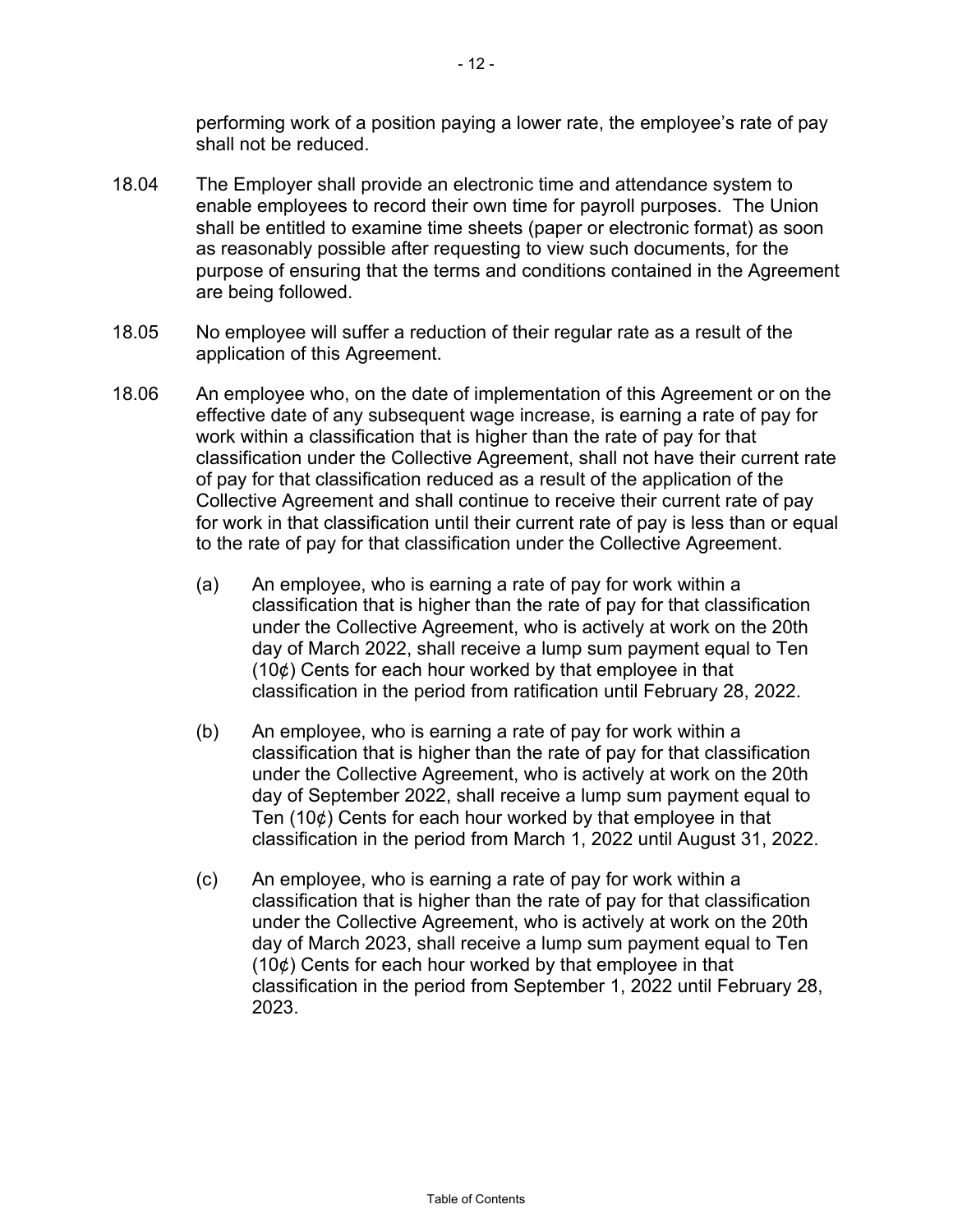#### <span id="page-14-0"></span>**ARTICLE 19 - TIP POOL**

- 19.01 There shall be a tip pool committee, composed of four members of the bargaining unit who shall be selected by the bargaining unit members, which committee shall be responsible for collecting and administering the tip pool.
- 19.02 All servers shall pay a percentage, established by the tip pool committee, but not less than two percent (2%), of their daily net sales, into the tip pool. The Employer will supply, when requested, documentation to verify amounts received.
- 19.03 A server who receives tips that are ten (10%) per cent or less of their daily net sales is not required to contribute to the tip pool for that day.
- 19.04 In addition, a server whose daily net sales exceeds \$1,500 on a day, is not required to contribute to the tip pool on the daily net sales amount above \$1,500 for that day.
- 19.05 The Employer agrees to collect the money for the tip pool daily from the servers and to provide the tip pool committee with the revenue in cash the Monday prior to the regular pay day. Distribution of the tip pool shall be prorated based on hours worked to all non-gratuity employees in the prior work week.
- 19.06 Distribution will be documented by the tip pool committee with the recipients initialling a document confirming they have received their share. Copies of the distribution worksheets are to be made available to the Employer.
- 19.07 The Employer's obligation is limited solely to the collection of the tip pool funds for temporary safekeeping and providing the funds to the tip pool committee for distribution.

#### **ARTICLE 20 - BENEFITS**

- 20.01 The Employer shall offer a benefit plan to all eligible employees who regularly work thirty (30) hours in a week, effective Date of Ratification. The level of benefits as of that date shall not be cancelled or reduced during the currency of this Agreement.
- 20.02 The Employer agrees to contribute 75% of the premium for the medical benefits under the current medical benefit plan for each eligible employee and each eligible employee shall contribute 25% of the premium, which shall be deducted by the Employer weekly from the employee's wages.
- 20.03 The Employer will contribute 75% of the premium for the dental benefits under the current dental benefit plan for each eligible employee and each eligible employee shall contribute 25% of the premium, which shall be deducted by the Employer weekly from the employee's wages.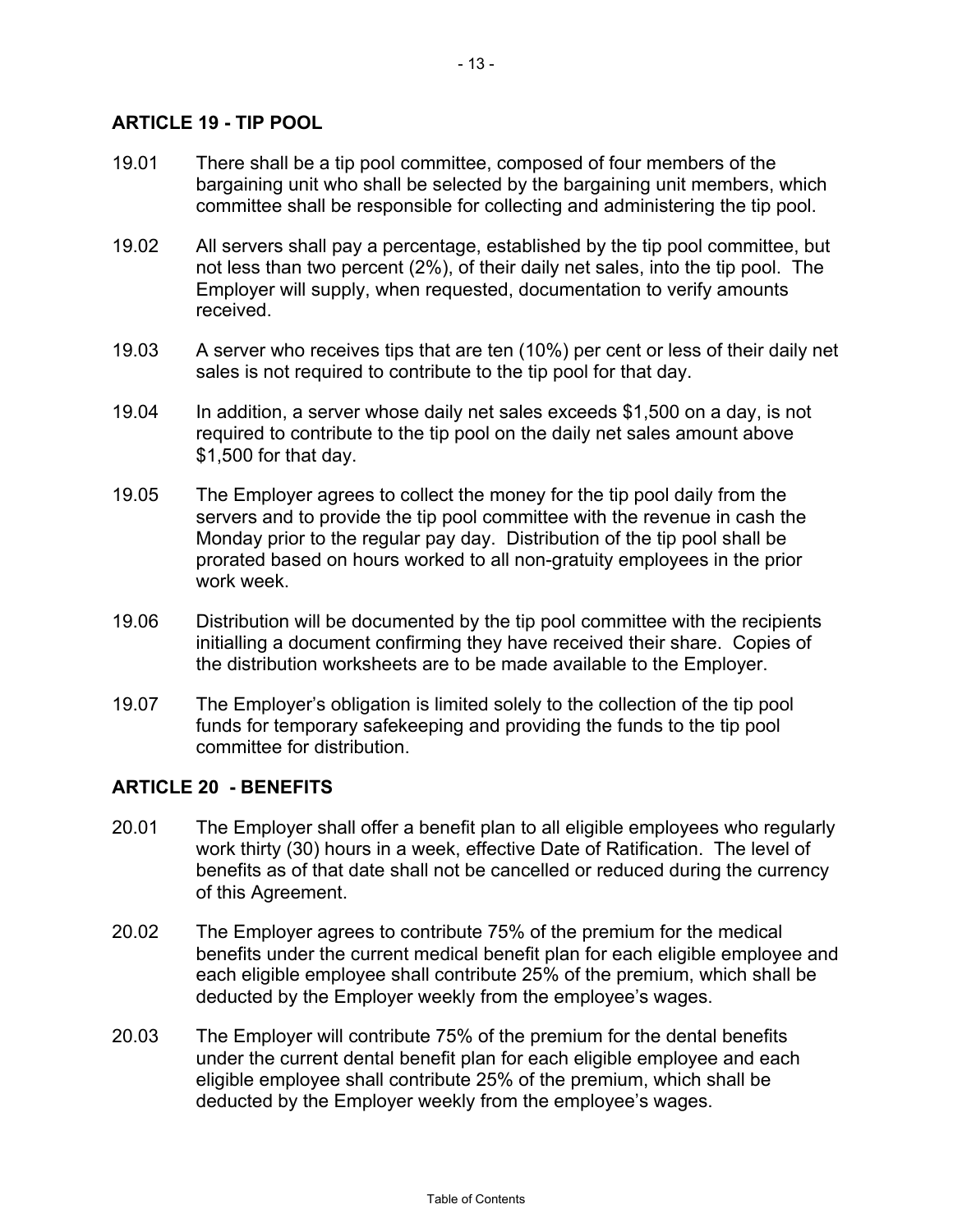- <span id="page-15-0"></span>20.04 Each eligible employee shall pay 100% of the premium for the life insurance and dependant life insurance benefits under the current life insurance and dependant life insurance plan and the Employer shall deduct the premium from the employee's wages.
- 20.05 Each eligible employee shall pay 100% of the premium for the short term disability benefit under the current short term disability plan and the Employer shall deduct the premium from the employee's wages.
- 20.06 Except where required by the Alberta Employment Standards Code, the Employer shall not be required to pay any premium required by this Article on behalf of any employee who is absent from work without pay for more than thirty calendar days.
- 20.07 The payment of premiums under this Article does not restrict the Employer's right to terminate an employee in accordance with the other terms of this Agreement.

#### **ARTICLE 21 - TERM**

- 21.01 This Agreement shall remain in full force and effect for a term of eighteen (18) months extending from the date of ratification, and from year to year thereafter, unless either party gives notice in writing to the other party, not less than sixty (60) days and not more than one hundred and twenty (120) days prior to the date of expiration, or any succeeding anniversary date, of its desire to terminate or amend this Agreement.
- 21.02 This Agreement constitutes the complete and entire agreement between the parties.

Executed by the Employer and the Union in the City of Edmonton as of the  $10<sup>th</sup>$  day of September 2021.

| <b>United Food and Commercial</b><br><b>Workers Union, Local 401</b> | <b>Red Lobster Canada Inc.</b> |  |  |
|----------------------------------------------------------------------|--------------------------------|--|--|
|                                                                      |                                |  |  |
|                                                                      |                                |  |  |
|                                                                      |                                |  |  |